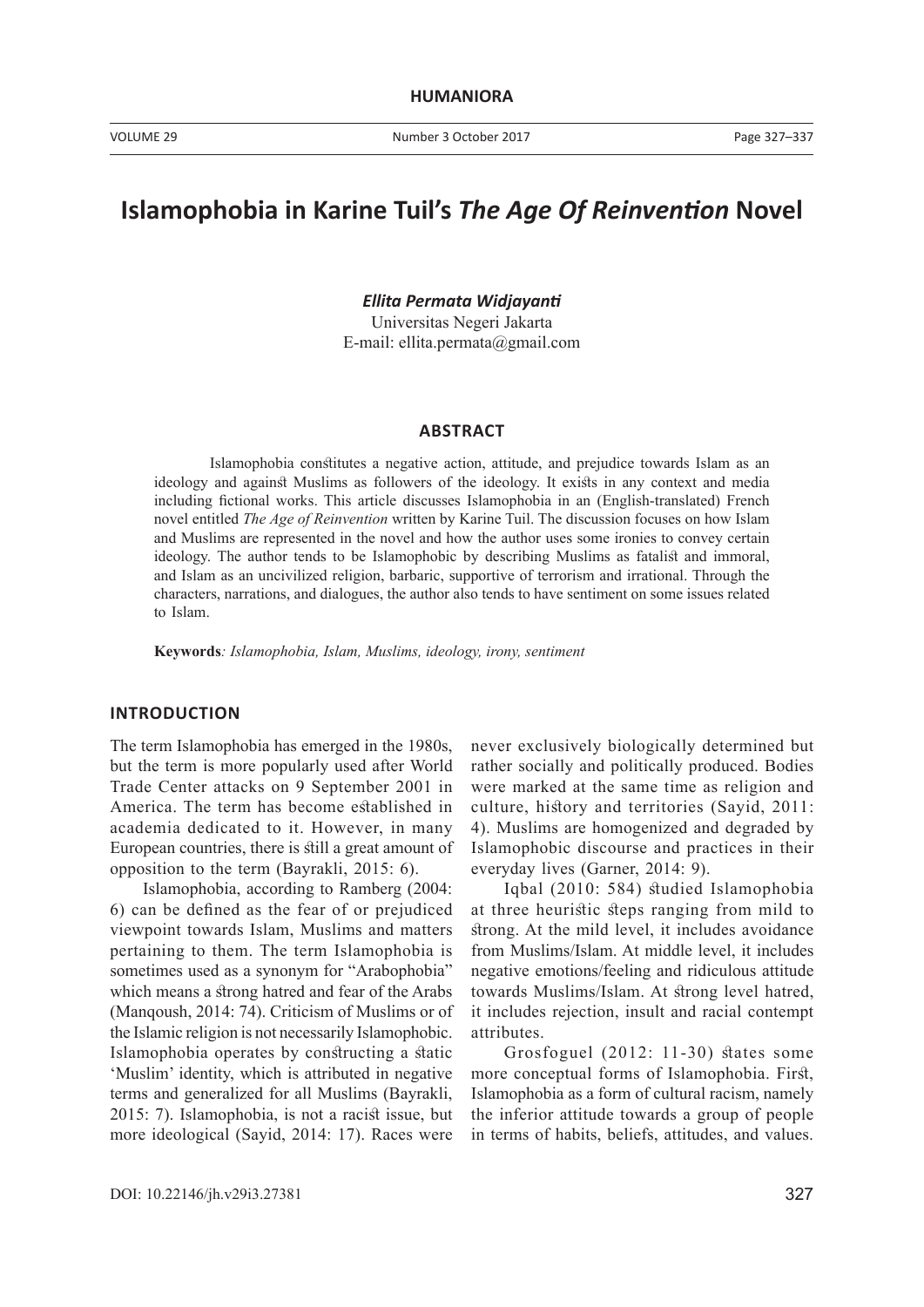Contemporary notions commonly attached to other religions are 'uncivilized, barbaric, barbarous, primitive, backward, authoritarian and terrorist. Second, Islamophobia as orientalism. One of the racist arguments against today's Muslims is the patriarchal and sexist issue of women. As part of the construction of Muslim inferiority in relation to the west, the argument maintained is how Muslims are regarded as 'uncivilized and 'breaking' rules in the issue of women's pressures in the hands of men.

Third, Islamophobia as epistemic racism is an inferior attitude toward non-Western thinking that can lead to Orientalism. Muslim thinkers are considered inferior to Western/ Christian thinkers. Fourth, Islamophobia as eurocentric social science; Islam is regarded as an irrational doctrinal religion. This doctrine is considered to make Muslims an irrational fatalist. Islam is considered incommensurable with the superiority of Western values due to lack of individuality, rationality, and science.

Thus, Islamophobia is a negative action, attitude, and prejudice towards Islam as an ideology and against Muslims as followers of the ideology. It regards Islam and Muslims as 'others' who cannot engage with the social community of the world; Islam is negated and needs to be removed.

The discourse and image of Islam in Islamophobic media give a negative and unbalanced frame of Muslim image. Muslims are cornered, portrayed as evil, spreaders of terror and marginalized as 'other'. Kunst (2012) did a survey which showed that almost all participants had experience negative portrayals of Muslims in the media.

One of the mainstream media in the United States, *Wall Street Journal*, for example, has used the power of discourse in exacerbating the image of Islam and Muslims. In any constellation of global power, Islam is positioned as the enemy of western, capitalism, secularism, modernity, Christianity, Judaism, even as an enemy of women and individualism (Huntingon and Lewis in Joseph and D'harlingue, 2012: 159). Only a few of media portrays Muslims positively. *Guardian,* as has been examined by Kabgani (2013), although it is a non-Islamic media, gives positive portrayal on Muslim

women, who are presented as active figures in Muslim community.

Islamophobia in various media is raised through the irony that is contradictory to the real concept, paradigm, and situation, as Islam is not interpreted deeply and holistically. The word 'irony' comes from the Greek *eironeia*, which means ignorance, pretending, hiding something (Colebrook, 2004:1-2). According to Colebrook (2014: 15) irony is to say something contrary to what is understood. This definition becomes clear because irony is a form of satire that has a double meaning, but it is more precisely embedded in the definition of verbal irony.

Kreuz and Roberts (in Attardo, 2007: 136) distinguish irony into four types. First, Socratic irony that is a condition in which a person pretends not to know about a particular topic for pedagogical purposes. Second, dramatic irony as a situation where the audience knows things unknown to the characters in a play. It is an incongruity between a situation developed in a drama and the accompanying words or actions that are understood by the audience but not by the characters in the play (Merriam Webster dictionary).

Third, irony can also be situational. Murfin and Supriyia Ray (in Manquosh et al. 2014: 75) argue that situational irony comes from events or situations themselves, as opposed to the statements made by a person, whether he understands the situation of irony or not. This irony usually involves a gap between hope and reality. Fourth, verbal irony, which is defined in Merriam Webster's dictionary as the use of words expressing something different from its literal meaning. This irony is often used to criticize a person or situation during an event, which turns out to be different from the expectations.

Islamophobic thought through those ironies is examined by Manqoush, et al (2014). They found that Lorraine Adams in his *Harbor* and John Updike through *Terrorist* made fun of Muslims. Through the characters in their works, they pouted the 'fanatical attitude' that sees women in hijab as good Muslims. They ridiculed the voice associated with the problems between the Middle East and America and also illustrate that Muslims have only one dimensional point of view.

The Islamophobic novelist creates spaces of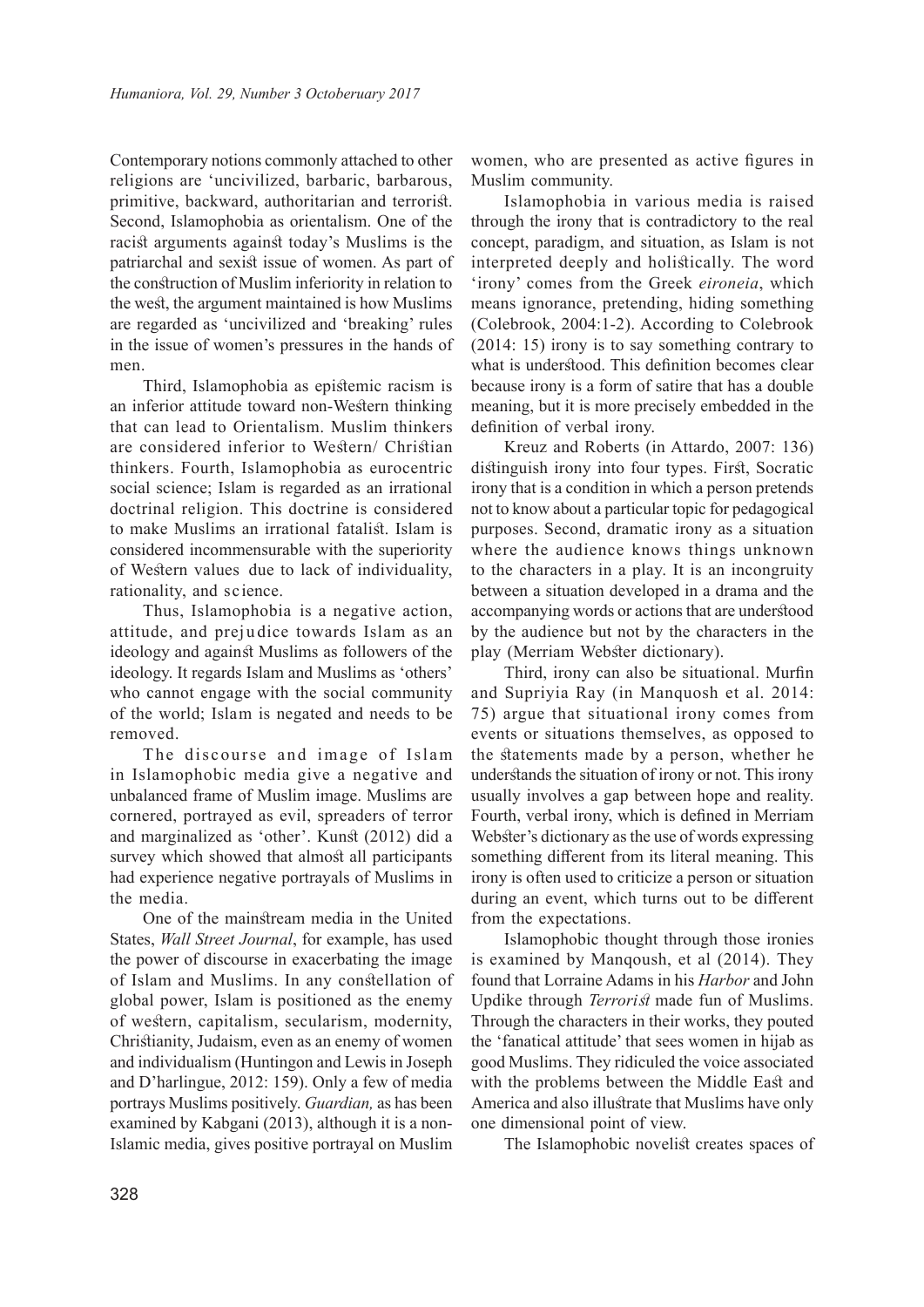negative perception of Islam and Muslims through characterization, narration, plot, diction and other intrinsic elements. One of the latest works in Europe that became an international bestseller, became a finalist of the Prix Goncourt and indicated as Islamophobic is an (English-translated) French novel entitled *The Age of Reinvention* (TAoR) written by Karine Tuil. This article will then discuss how Islam and Muslims are represented in the novel by analyzing the narrations and dialogues, which propose a particular discourse that leads to Islamophobia. The excerpts of selected narrations and dialogues are collected and then analyzed into some parts of discussions based on the apparent issues. Grosfoguel's theories of Islamophobia and the concept of ironies by Colebrook and Kreuz are used as a theoretical framework to reveal the author's Islamophobic ideology. The other concepts of Islamophobia mentioned above are also used to strengthen the arguments that the author used the narrations to convey certain ideology to be 'injected' to the readers through her views on Islam and Muslims.

# **NEGATIVE CHARACTERIZATION ON MUSLIM CHARACTERS**

Karine Tuil uses the characters in her novel as a vessel to convey or even to inject certain ideas, which in this case is her view of Islam and Muslims. There are three Muslim characters in TAoR namely Samir Tahar, François Yahyaoui and Nawel Yahyaoui. The three characters, through narrator's narration, character's reaction, and dialogues are described as having negative traits.

Samir Tahar, as the main character, is described as an Arab and Muslim who is a maniac of sex. He has sex with many women even though he has already got married. It is described by the narrator in the following narration:

> "You saw him and you thought: Yes, that mainly authority, that animal magnetismfuel for sex. Everything about him promised pleasure; everything about him betrayed his desire-an aggressive, corrupting desire. That was the most disturbing thing about him, this guy they knew nothing about: his sincerity in conquest. It was the first thing you noticed: his taste for women-for sex, his weakness even then-perceptible in

his ability to seduce them instantly, almost automatically, his sexual voracity, which he didn't even try to control, which he was able to express in a single gaze (a fixed, piercing, pornographic gaze that unveiled his thoughts and was constantly on the lookout for the slightest hint of reciprocation).." (p.8).

He is such a maniac that he even has sex with many women, including his colleagues. He also has a mistress to meet his sexual needs.

Samir Tahar is also described as a liar master by transforming his identity into a Jew. He changes his name 'Samir', which sounds like more Arabian and Muslim, into 'Samuel' which sounds like a Jewish name. He claims to be a Jew and married a Jewish woman. He becomes rich and popular on his fake identity. He lives on lies on lies.

No better than Samir Tahar, Nawel Yahyaoui, Samir Tahar's mother, is also described as a bad Muslim. Although it is not clearly described whether she is a devout Muslim or not, she is portrayed as a Muslim woman who is no different from European women in general who get along freely; free to decide to have sex with any man. In fact, in Islam, women must maintain their honor and dignity. They must not have sex with any man except their husband in a legal marriage. However, in the plot of this novel, there is one occasion when Nawel Yahyaoui is asked to serve her boss' lust. She serves his boss, François Brunett, happily despite the fact that he is not her husband. In the following narration, it is clearly depicted how much Nawel enjoys her intimate relationship with Brunett when he asked her to make love.

> He tells her to relax and she lies still. He tells her do this to me, do that to me, and she does. But the situation is more ambiguous than it appears. She does these things because she wants to. With him, she feels free. For the first time in her life, she surrenders to the desire of a man who really looks at her. She loves it. She submits." (P.76-77).

This depiction strengthens the character of Nawel as a Muslim woman who cannot maintain her dignity and honor. She simply gives herself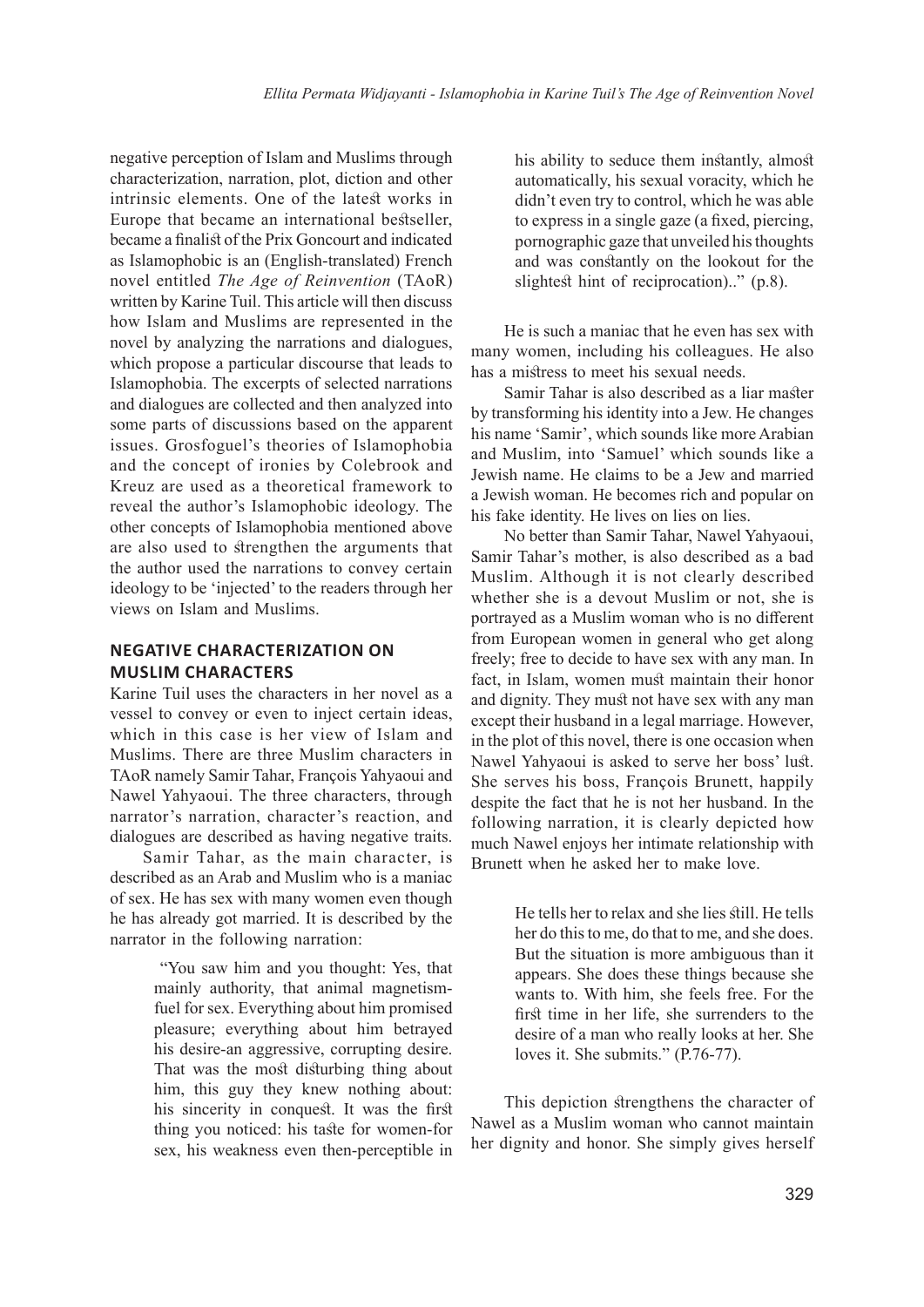unconditionally to a man who is not her husband, and she does so with pleasure. This character does not correspond to the real Islam tenets about women. This situation becomes situational irony since Nawel, who has passed many difficult situations in her life, is expected to be good Muslim (as she always expects to Samir Tahar). She breaks it by having a scandal with her boss; a banned shameful action in Islamic tenet. Orientalists see women as the creatures of a male power-fantasy. They express unlimited sensuality, they are more or less stupid, and above all they are willing (Said, 1977: 207).

Another major Muslim character is François Yahyaoui. He is the half brother of Samir Tahar. He was born out of the banned relationship of Nawel Yahyaoui with his boss, François Brunett. Previously he is described as a person who does not belong to Islam or any religion, but then in the middle of the plot, he learns about Islam, 'converts' to it and changes his name into François-Djamal. Before embracing Islam, through Nawel character, François is depicted as someone with a difficult and fragile personality. Nawel explains this thing to Samir Tahar as follows:

> The problem is him. His difficult personality, the people he hangs around with, his fragile nature, his wanderings. "He does nothing all day. He's not like you: whatever he tries to do, he fails. He gave up school at fourteen. He's never managed to stay in job for longer than a week. He was offered a job at a market stall, but he couldn't get up in the mornings. He just hangs around, basically. He says he can't find anything. It's like he's doing it deliberately." (p. 158-159).

François is also a sex maniac with ownership of dozens of pornographic DVDs that he even does not try to hide from his mother. He also loves listening to the songs that have sexual nuances (p. 165). This is also reinforced by the incident when he is drunk in New York and encounters sexy women. He tries to seduce and rape the woman (p.218).

His brutal treatment of women does not change when he has studied Islam and married a Muslim woman named Nora. When they are

fighting and Nora asks for a divorce, François sexually assaults her. The narrator describes it with a phrase "…*rapes her brutally*" (p. 300).

The narrator compares François to Samir Tahar by the narration: "*Intellectually, socially, they are in absolute opposition. Fran***ç***ois gave up school after failing his professional exam in mechanics; he writes and speaks poorly-a savage, thinks Samir." (p.163).* François then is someone who is poorly educated and exposed to a very bad environment. He always uses bad and dirty words when talking to others, including to his brother and mother.

The folly of François is 'exploited' by Tuil by presenting him as a foolish Muslim when he converts to Islam. He is indoctrinated with radical Islamic tenets without knowing the true Islamic teachings deeply and holistically as contained in the following quotation.

> One evening, he asks Hamid why he has not been sent to Afghanistan to fight: "I can't stay here doing nothing! Have you seen how they treat our people? Have you heard the lies they tell us? They act like we're rats, Hamid! I want to serve Allah with all my strength." (p.294).

This quote becomes a situational irony because François wants to 'serve God' but by fighting through terror which ironically he himself does not know and realize that what he is doing is a terror and not in accordance with Islam teachings. A very high spirit for jihad without any complete understanding creates François as a naïve, easily fooled and exploited character.

In the radical militant group he participates in, François has always been indoctrinated with a radical notion so that he strongly intends to go to Afghanistan. After going through such a military exercise and through a long process, he finally gets a chance to fight for jihad in Afghanistan. However, through the narrator's narration, it is depicted that what he experiences in 'jihad' movement reversed the assumption that he is a brave man. When he arrives in Yemen, he is caught and interrogated about his identity. However, when he is being interrogated, he feels so scared that he urinates and weeps.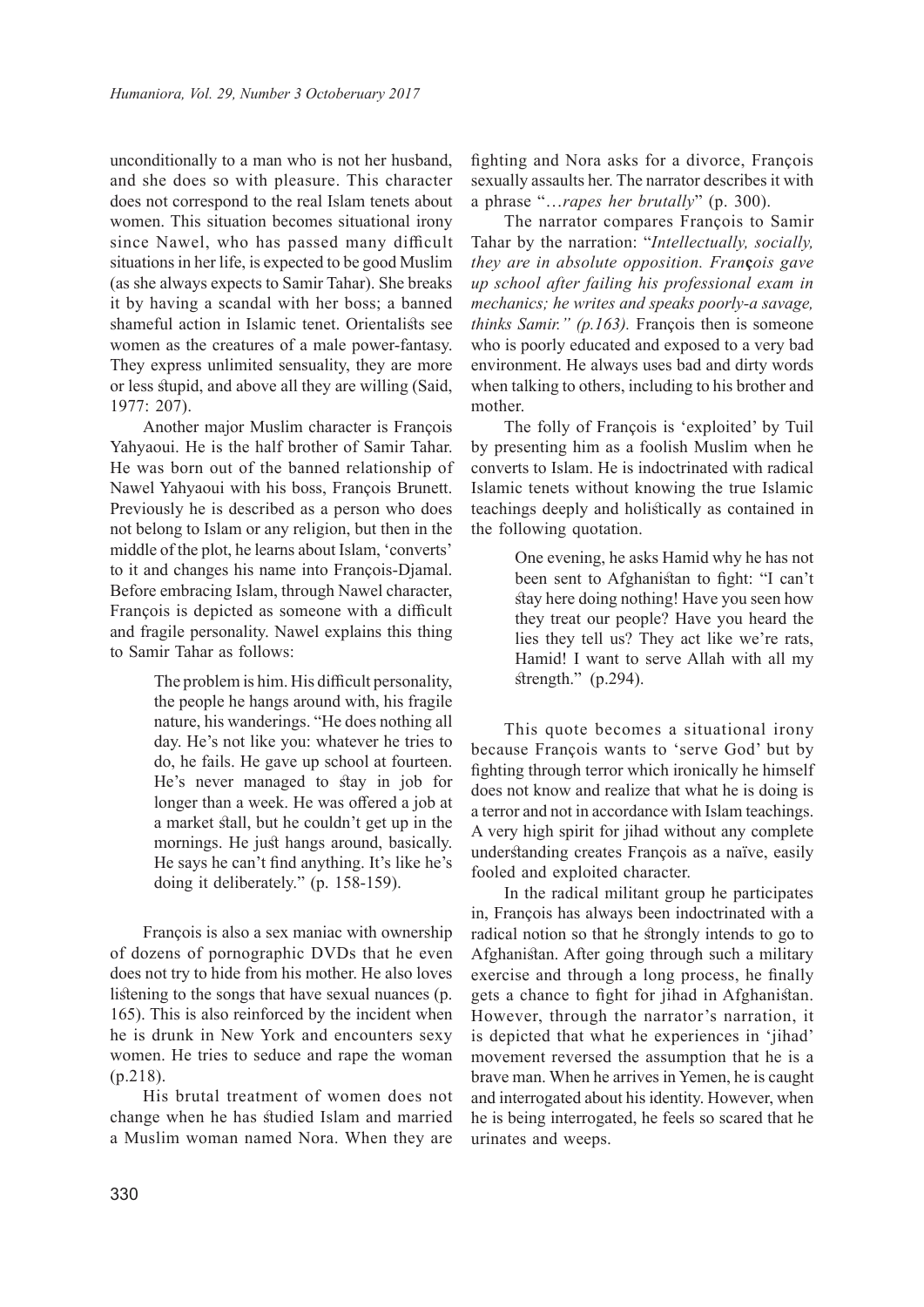"Remember anything now? Is it coming back to you? I'll ask you again: Why did you come to Yemen? You're an Islamist, aren't you?" No, no. Djamal trembles and pisses himself: he feels the warm liquid run down his legs and feels ashamed. … He starts crying and they call him a woman, lock him up in a tiny, dark cell with three other bearded men, all dull-eyed and shaggy-haired.(p.296-297)

This depiction creates an impression that François is actually a coward and a loser man even though he has passed various physical and mental exercises. This cowardly character is further strengthened by an event when he is arrested in Afghanistan. In fear, François tries to change his identity. He says that he is not a jihadist, he knows nothing and he is just an ordinary Frenchman (p. 306). This situation is a kind of dramatical irony since François as a character does not realize that he is only utilized by the militant group, while the readers know what is happening to him.

Karine Tuil, through the characterization of François, is as if trying to show that Islamic followers are fatalists who only accept any doctrine without thinking with common sense. In this regard, the narrator also recounts that "*In the nights that follow Hamid's revelation, Djamal sleeps badly. He dreams that he is too is going away, carrying a gun, a hero"* (p.301).

With situational irony, this narration seems to make fun of the Muslims who struggles with their innocence and considers themselves a hero. In fact, François does not know what he is really doing. He is trapped in the desire to reach heaven but does the wrong way.

By giving negative characterization to all Muslims characters in the novel, Tuil does not provide even a tiny space of a good image for Muslims in this novel. She seems to convey the message of Islam as a barbarous religion through a narration containing a paradox. In a part of the story it is illustrated how François and his group read the Quran, but what Tuil (through the narrator) 'cites' is a sentence which is regarded as a part of Quran verses without any complete context, which is written as follow, "*and our enemies shall perish beneath our sword, we shall invade their* 

*lands, we shall kill them all unto the last*!" *(p.306).*  This narration seems to indicate that Islam teaches barbarism by inviting its followers to kill their enemies into the last.

Tuil even names the characters who recruit foreigners to fight in jihad with Arabic names such as 'Mohammed' and 'Abdel of Mecca' (p.305). This naming gives the image as if the Arabic name is characterized by acts of terrorism and radicalism. This suggests that Tuil has a tendency to say that terrorist actors have Arabic names like 'Muhammad' (which is actually the name of a glorified prophet and apostle in Islam). She also attaches the name 'Mecca' behind the name 'Abdel', which is very visible that 'Mecca', as a symbol of the holy place for Muslims, is then attached to the name of a terrorist. This depiction is a very tendentious situational irony. Anxiety and fear over terrorism have gradually become a part of Muslims' identity (Elver, 2012: 136).

After all discussion in this part, it can be seen that on one side Tuil seems to try to criticize the naïve Muslims who shallowly understand Islam. They just make Islam as their simply identity instead of their complete identity (body, mind, and soul). They only take it for granted whatever indoctrinated to them without any critical thought, especially about the issue of Jihad. However, on the other side, she makes fun of Muslims characters whom she gives them all negative traits, and she also carelessly cites a sentence which is regarded as the part of verses in Quran. This action gives impact on certain negative framing about Islam, and this makes her Islamophobic. The framing is culturally racist by describing Muslims as 'uncivilized', 'barbaric', 'primitive', 'underdeveloped', 'authoritarian', and 'terrorist' (Grosfoguel, 2012: 13). Islam through the characters is then seen as a religion of violence, aggressive, threatening, and supportive of terrorism.

#### **SENTIMENT ON HIJAB ISSUE**

In February 2004 French government decided to ban the head scarf from schools and bar access to education to anyone wearing a religious insignia. The combination of these measures locates Muslim women as sometimes-unwilling emblems of combative Islam in the cross fire between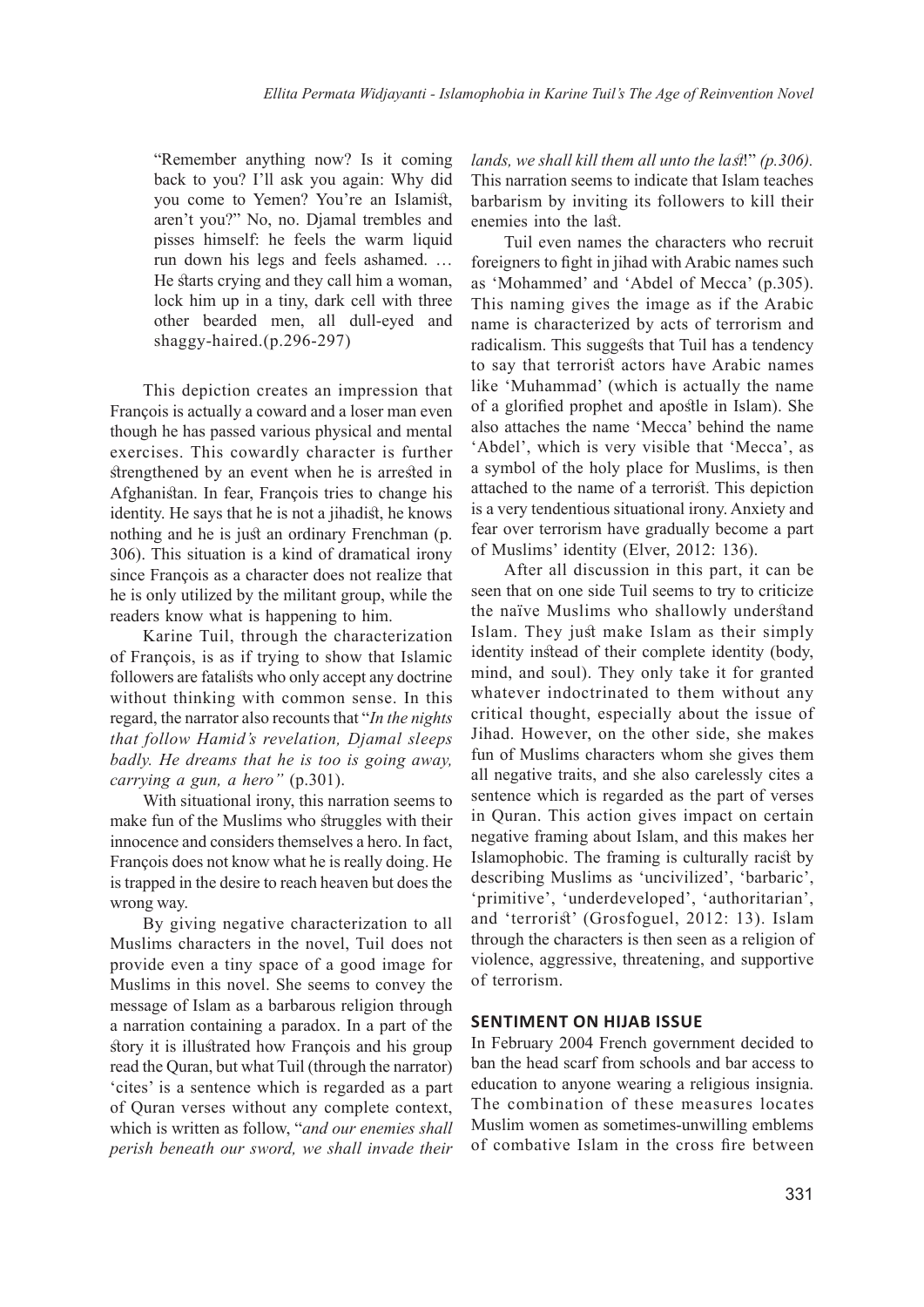faith and state policies (Afshar, 2006:122). The choice to wear the hijab is a political act to define Muslim women as 'different' and as Muslims at a time when rampant Islamophobia makes them vulnerable to attack and harassment for this act of defiance (Afshar, 2006:140).

Karine Tuil in other respects also hides her anti-Islam idea through the narration and through the characters' behavior related to hijab issue. In some of the narration in the novel, there seems to be a tendency to question the allegiance of Islamic tenets which ask the women to wear hijab, as seen in the events when Francois arrived in Islamabad. The narrator (author) describes the setting atmosphere with the following sentence *"The mountains vanish into the distance. Women imprisoned in chadors carry children with sunweathered faces."* (p. 303).

The phrase 'imprisoned in chadors' implies that the chador/veil is a jail for women. The word 'prison' implies a place that confines, limits motion and freedom. The chador/veil as a Muslim women (*Muslima*) clothing in this narration is defined as a form of confinement of women's freedom by religious teachings.

Tuil probably assumes that Islam has imprisoned the women with hijab, forcing them to wear it and make them suffer. Muslim women seem to have no choice with the indoctrination of hijab. Straw (in Allen, 2010: 95) strengthens Tuil's view with his assertion that Muslim women who wear the *niqab* could make relations between communities more difficult. Hijab disseminated meanings about Muslim women as inferior, oppressed and of being second class citizens (Allen, 2010: 166).

 This idea becomes a situational irony as hijab in Islam is actually worn to maintain the honor and glory of a woman. Hijab frees women from fashion capitalist hegemony and frees them to determine their own glory, not to imprison them. This irony then shows how Tuil is making a negative frame on hijab. She tends to be eurocentric, which considers Islam as an irrational religion. The adherents become fatalists as they are indoctrinated by the Islamic teachings (Grosfoguel, 2012:25). In this case, the adherents are seen as being a 'victim' of a religion.

## **SENTIMENTS ON MALE DOMINATION ISSUE**

This sentiment is also shown when François has been renamed Djamal and has been getting much indoctrination from militant groups. The narrator tells how his mother is very scared and how François imposes his mother's rules.

> His mother is terrified by this desire for purity, this moral intransigence, this war like rigor, but she says nothing and bows down to the new rules issued by her son: you will wear a veil at home and outside…you will not speak to men…you will not contradict me. And that's how it is, how it should be: the docile woman, executing his orders, and him, the omnipotent monarch who rules/ controls/forbids (p.293).

François forces his mother to wear hijab both inside and outside the house. The command regarding the imposition of hijab conveyed by François as a man through the narrator of the narrator gives the impression that hijab is a coercive rule, given through male domination of woman, as a forced obligation, not as a one's consciousness. This is reinforced by an event when François (Djamal) once invites Hamid to his apartment and he commands his mother to wear hijab. Nawel refuses but ultimately gives up under pressure (p. 290). Diction 'under pressure' in the narration confirms that Muslim women wearing hijab because of the coercion and pressure of men who control them.

Another command given by François to his mother is that she should not speak to men and should not argue with François (as a man). This further emphasizes how Tuil brings a message of religious sentiment to the readers. She gives an idea of how an 'obedient' Muslim man treats a woman. She is forbidden to socialize with the opposite sex and should not oppose the will of men. Women, in this case, seem to be male prisoners, who have no ability to be independent and have their own choices. This event sharpened the sentimental idea of women in Islam, that is how exactly a woman should be, i.e. keeping the commandments of men, and it is the men who have the most powerful to lead, control, ask and forbid.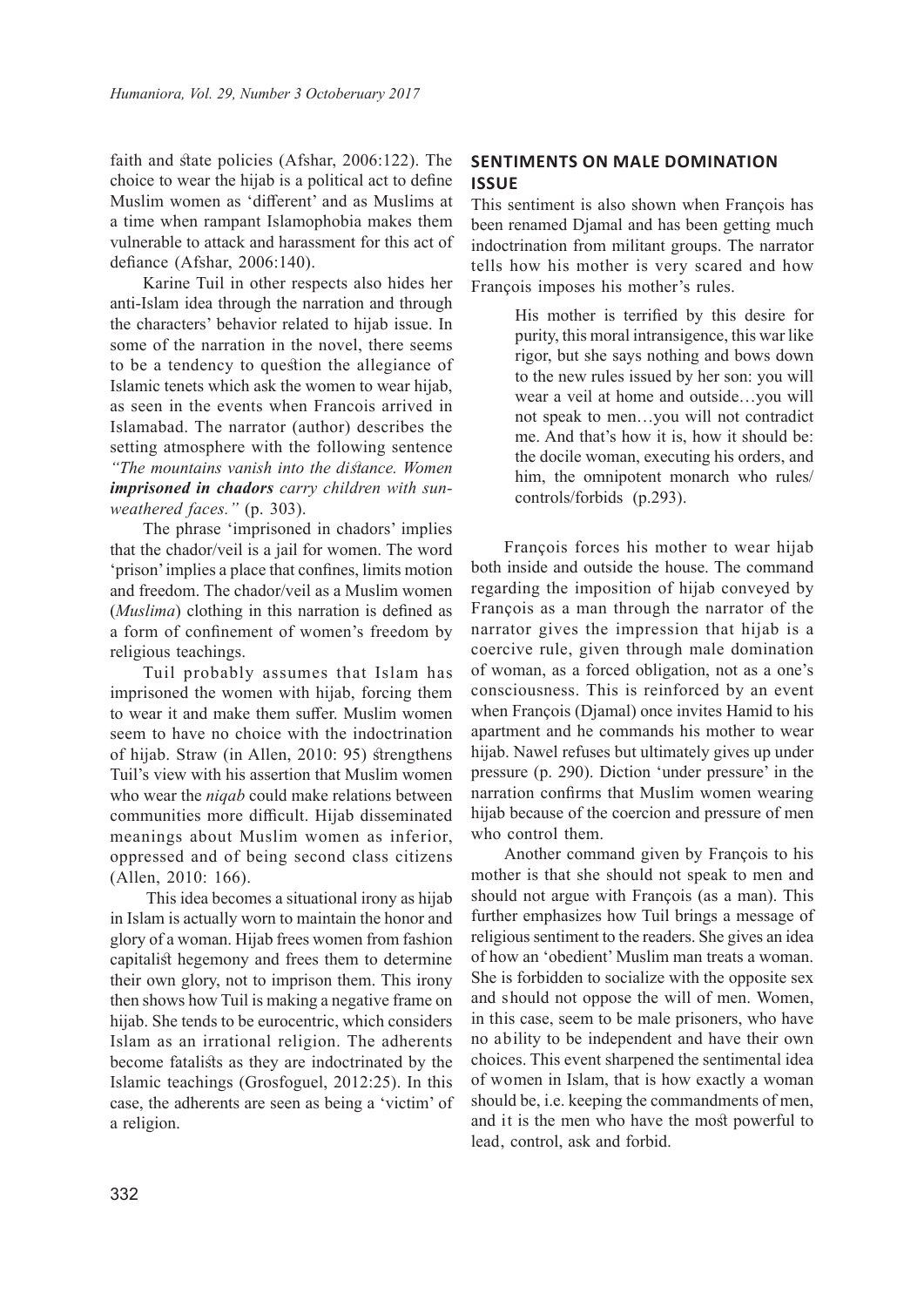Tuil also shows anti-Muslim sentiment by showing how a woman seems to be traded through marriage and she has no will of herself. This appears in an event when François (Djamal) has divorced from Nora and he is looking for a new wife. In Morocco, he meets his future wife, an innocent 16-year-old girl, whom the narrator tells in a footnote, named Latifa Oualil, a girl who does not know what she wants in life. The narrator tells the situation when Francois (Djamal) is marrying Latifa. It is said that "*He has a discussion with the father, where they negotiate the dowry sum, then married the girl a few days later*." (p. 301).

The 'negotiate' diction here implies the meaning of 'bargaining', and it gives the impression of how a Muslim woman is treated like a commodity that can be bargained, or even like a slave that is bought from her master. This situation gives a bad impression of how a very young Muslim girl, who is very innocent and naïve then 'be bought' from her parents to fulfill a man's desire.

Still related to the sentiments of Islamic teachings related to women, Tuil seems to make a mockery of the heavenly nymphs. When militant jihad forces are in Afghanistan, the narrator tells about their life dream that appears in their dream as they sleep.

> They sleep on the ground…and dream of wome n whose marble-like bodies they unco v er beneath the thickest chadors, pure virgins who do not cry out during lovemaking, who offer themselves without resi stance open and close their thighs upon command, oh, it's so good, they thin k, like the celestial paradise, those hairless, unblemished bodies waiting to be defl owered (p.306).

The above narration contains a mockery that heavenly angels are holy women who will not scream during intercourse, who will voluntarily offer themselves to have sex and will open and close their thighs when asked. The emphasis given by the narrator, in this case, is only about the crotch. This narration also contains a mockery of the militant forces, that they will do anything for this crotch affair.

Th is narration contains a very strong situational irony by making fun of situations that differ greatly from the underlying reality of Islamic teachings. This irony tends to be made to insult Muslims in general to play the function of irony as aggression. It is often assumed that irony is an especially nasty form of criticism, more insulting th an a directly negative statement. Irony has been described as a way of mocking and thereby hu miliating the "victim" of the irony (Dews, Shelly et al. in Gibson and Herbert, 2002:299).

In this part of discussion, it can be seen, again, that on one side Tuil seems to try to criticize the naïve Muslims who shallowly embracing Islam. It is a shallow understanding that makes Muslims act naively, such as treating women badly (such as a commodity). However, on the other side, Tuil makes this issue becomes a mockery material of Islam. She also makes fun of Islamic tenets which are basically believed by Muslims, such as the nymphs in heaven, as have been discussed above. This thing gives impact on certain negative framing about Islam, that Islam is irrational by mentioning 'unreal' heavenly nymphs and asks its followers to pursue the dream irrationally. This is a kind of situational irony, in which the issue is different with the pure Islamic tenets.

The ironies in the story then show how Tuil is an Islamophobic with orientalist views. She frames Islam as an uncivilized religion with ge nder prejudices, creating male dominance and discriminating against women. Women are op pressed at the hands of man (Grosfoguel, 2012:16). Women are only used as objects of desire satisfaction and lust of men. They are not free of themselves.

From this case we can see that it is not through the stereotyping of physical characteristics th at Islamophobia spreads, but through the misrepresentation of the Muslim world, and the representation of their life-style as alien from Western society. The misuse of Islamic texts, the reproduction of orientalist, and colonialist images of Muslim men as violent and patriarchal and of Muslim women as submissive and oppressed, facilitate the representation of Islam as barbaric culture, and hence founded on anti-Western values (Maranci, 2004:107).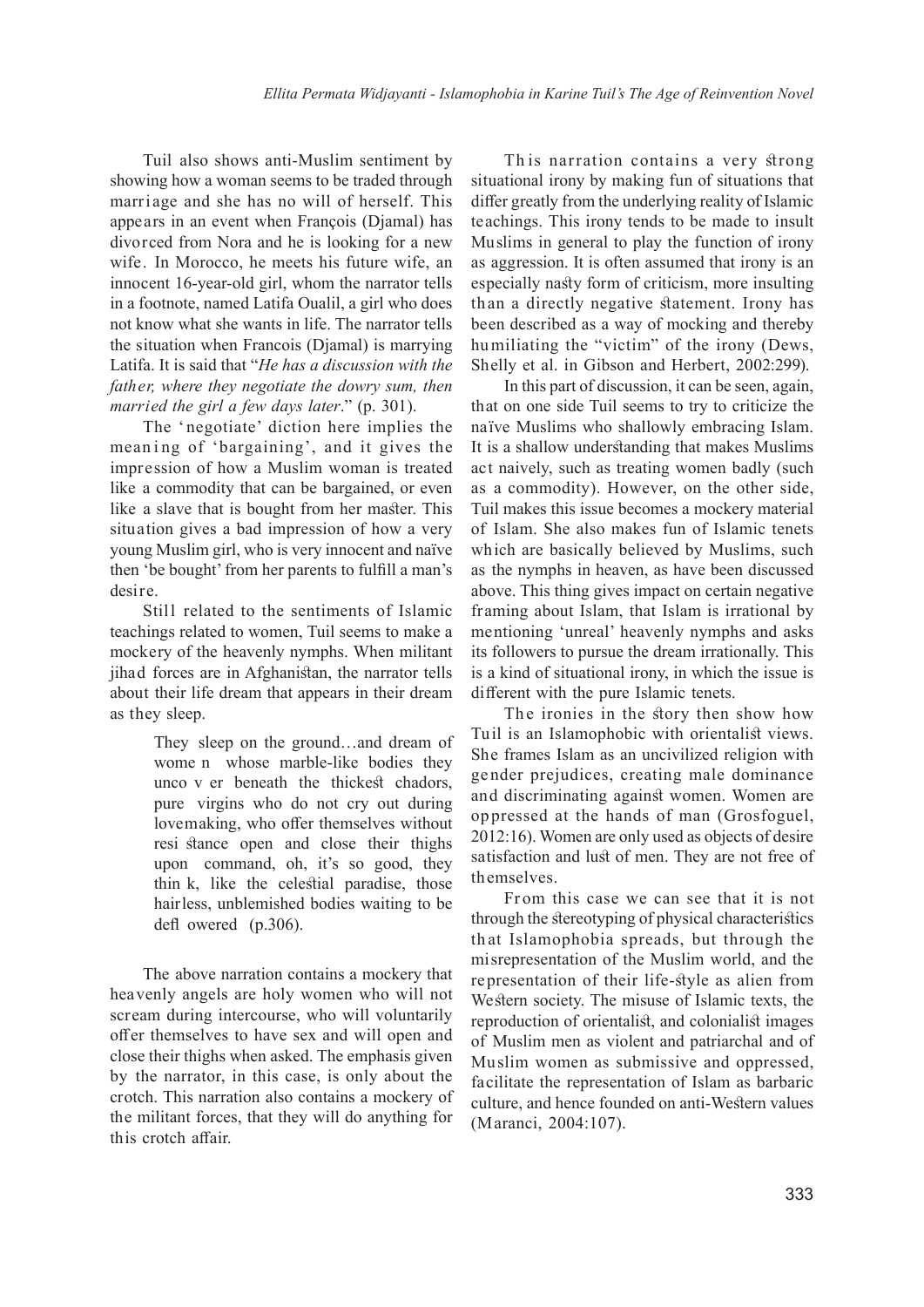# **SENTIMENT ON ANTI-SEMITISM VS ANTI-ISLAM ISSUE**

After 9/11 attack, Islam is intensely considered de monic. The demonic aspects of Islamism, ac cording to Kalmar (2009: 141), "are the despotism and fanatical obedience to a strict God and the uncompromising legal code. The murderous hostility to western civilization plays back the demonic aspects of the classic construction of the Semite. Anti-Islamism is the new anti-Semitism." So, Islamophobia is regarded as the new Anti-Semitism as Muslim obey the 'strict' rules of God which might lead to demonic action.

In her attitude towards Islam, Tuil in some of the narration shows how Islamophobia occurs in Europe, especially in France and America (as a setting of TAoR). Through Hamid's character, Tuil describes how France treats Arabs or Muslims as follows.

> .. but France is a racist country. They deliberately serve pork in school cafeterias so our children will go hungry, because they want to provoke us... I am certain to be stopped almost every time I drive my car, and if I take the Metro, I am always one of the people whose papers they check. As an Arab, you have no chance of finding a job- and as for a nice place to live, forget it. The French invited our parents here by pr omising them Utopia, and instead they he rded them like beasts into dormitory towns and exploited them, mistreated them. And now they want to get rid of them and they expect us, their children to say thank yo u? (p.290-291).

Fr ance is characterized by a permanent paradox. It is a European country where Islam is officially institutionalized but it also exists within a Western society where Islamophobic tendencies are the strongest and most recurrent (Gessier, 2010:45). The anti-Muslim is reflected through discrimination in key areas for integration such as employment, education and housing (Munoz, 2010: 23, Taras, 2012:428). This condition makes Samir Tahar changes his identity. He feels that anti-Islamic sentiment has made him difficult to find work. However, interestingly, in TAoR Tuil seeks

to juxtapose anti-Islam issues with anti-Semitism or anti-Jewish.

 She brings up a Jewish, Pierre Levi, to express her views on this subject in an event when Samir Tahar narrates his true identity and reveals the reason why he changes his identity to Jew, that is because of anti-Muslim sentiments in France.

> "Oh, I've had my share of humiliations as a Jew, believe me. Segregation, exclusion… I've experienced those things. You think I wasn't called a "filthy Jew" in school? You think I never got dumped by a girl because she discovers I was Jewish? You think I never heard the worst Anti-Semitism clichés from people I considered my closest friends? Oh, and I think I've lost opportunities because of my name too. We've all been there..." (p.225).

In this narration Tuil as if tries to convey an idea that not only Islam, Jews also feel how they are discriminated against by those who hate them. Anti-Jewish also became a serious issue in French (Silverstein, 2008:20-21). They also feel how they are bitterly racistly treated just because they are Jewish. However, Said (1977:286) recognized that the Jews seem to free themselves of the burden of Semitism and anti-Semitism in the late 1970s. The Arabs and Muslims remain as the only Semites, demonized in much the same ways that the Jews had been before.

Tuil, through the narrator, comments on 'the most persecuted competition' among Muslims and Jews in Pierre Lévy's speech as his dialogue with Samir Tahar.

> The truth is that Arabs feel humiliated and Jews feel persecuted. The truth is that Arabs still react as if they are being colonized, oppressed, and the Jews as if they are still at risk of being exterminated. Each group has to come to terms with that, and sometimes that leads to a kind of competitive victims; who has suffered the most? Who is suffering the most? Who's got the highest death toll? Who's the oppressor and who's the victim? We are! No, we are! It's pitiful, pathetic. It depresses me. It depresses me to exist only through this prism of martyrdom, this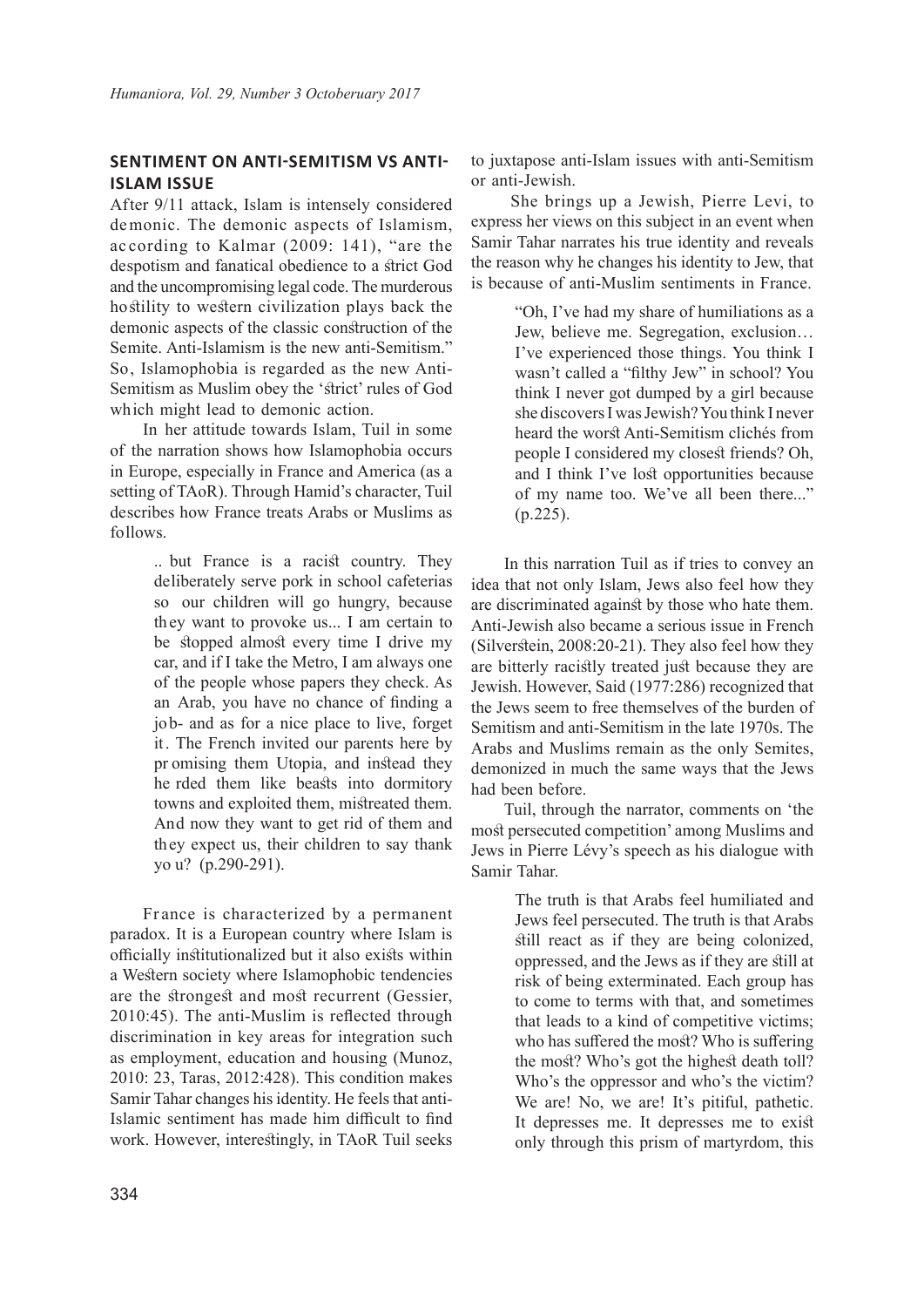contest where the weakest are the winners. (p.225)

In this dialogue, Tuil seems to express her disagreement with the people who argue about who are the worst victims of anti-Semitism and anti-Islam, and those who are the most debilitated are the winners. However, behind Tuil's view of this racism, she apparently 'wins' the Jews. None of the Jewish figures are badly portrayed in TAoR. Pierre Lévy and the Berg family (Rahm and Ruth Berg) as important characters in this story are described as successful, wealthy, famous and influential people. Pierre Lévy (the Jew) is presented to advise Samir (Muslim) not to be a loser on the issue of racism and how to survive in such conditions. In this case, it seems that Tuil advises Muslims to learn from Jews who have successfully passed Anti-Semitism issues by winning and mastering various aspects of life.

In the end, when Samir (a Muslim) is jailed for allegedly financing terrorism acts committed by François (Djamal), it is Pierre Lévy (a Jew) who frees him from the charges and the prison. If the pattern is made, the Jewish and Muslim characters in TAoR (compared between Pierre Lévy and Samir Tahar/ François Yahyaoui) can be read as follows:

- Jews (Pierre Lévy): success and wealthy, gains the wealth from genuine identity as Jew, a survivor of Anti-Semitism, Muslim 'savior', and no narrations about his sexual life.
- Muslim (Samir Tahar): success and wealthy, gains the wealth from fake identity as a Jew, a loser, cannot survive from anti-Islam, and sex maniac.
- Muslim (François Yahyaoui): poor, loser, fool, naïve, coward, and sex maniac.

This pattern further emphasizes how Karine Tuil considers that Anti-Semitism and Anti-Islam (Islamophobia) are the same matters, but Muslims are weak and cannot get out of this problem. She only makes fun of Islam and Muslims as the religion of the losers. Karine Tuil thus has injected her ideology hidden in every narration, dialogue and the traits of the characters in her novel. She highlights the consequences of Islamophobia in France by making the Muslim characters act as losers.

#### **CONCLUSION**

Islamophobia is an act and concept that leads to hatred against Islam and Muslims. Islamophobia is not only done through violent acts against Muslims, but it is also done through idea, paradigm or ideology hidden in written media such as articles in the newspaper, online articles, or even through fictional media such as novels.

Karine Tuil's The Age of Reinvention (TAoR) novel contains full of Islamophobic issues conveyed through the narrations, dialogues, and characterization of its Muslim characters. She also shows he negative sentiments towards Islam and Muslims emerged through the through the issues of hijab, gender prejudice and Anti-Semitism versus anti-Islam.

Through dramatical and situational ironies, the author injects an Islamophobic ideology. Through characterizations containing situational irony, Muslims are portrayed as uncivilized, losers, liars, sex maniac, backward, authoritarian and terrorist. These negative sentiments show that the author has an ideology of cultural racism.

The other ideology found in the analysis is the eurocentric view that describes Islam as an irrational religion, indoctrinating its adherents with 'unreasonable' teachings such as an obligation for the women to wear hijab. Tuil also mocks Islamic teachings that promise heavenly and beautiful nymphs for Islamic Jihad-fighters. Through the narration, she assumes that Muslims are fatalists, irrational and become the 'victims' of the doctrine of false religious teachings.

In addition, she also becomes an orientalist by assuming that Islam is a religion with gender prejudices, in which men are dominant and powerful over women, and women are discriminated by the duty to fully obey the men. Tuil's views through narrations and dialogues in TAoR make this novel Islamophobic.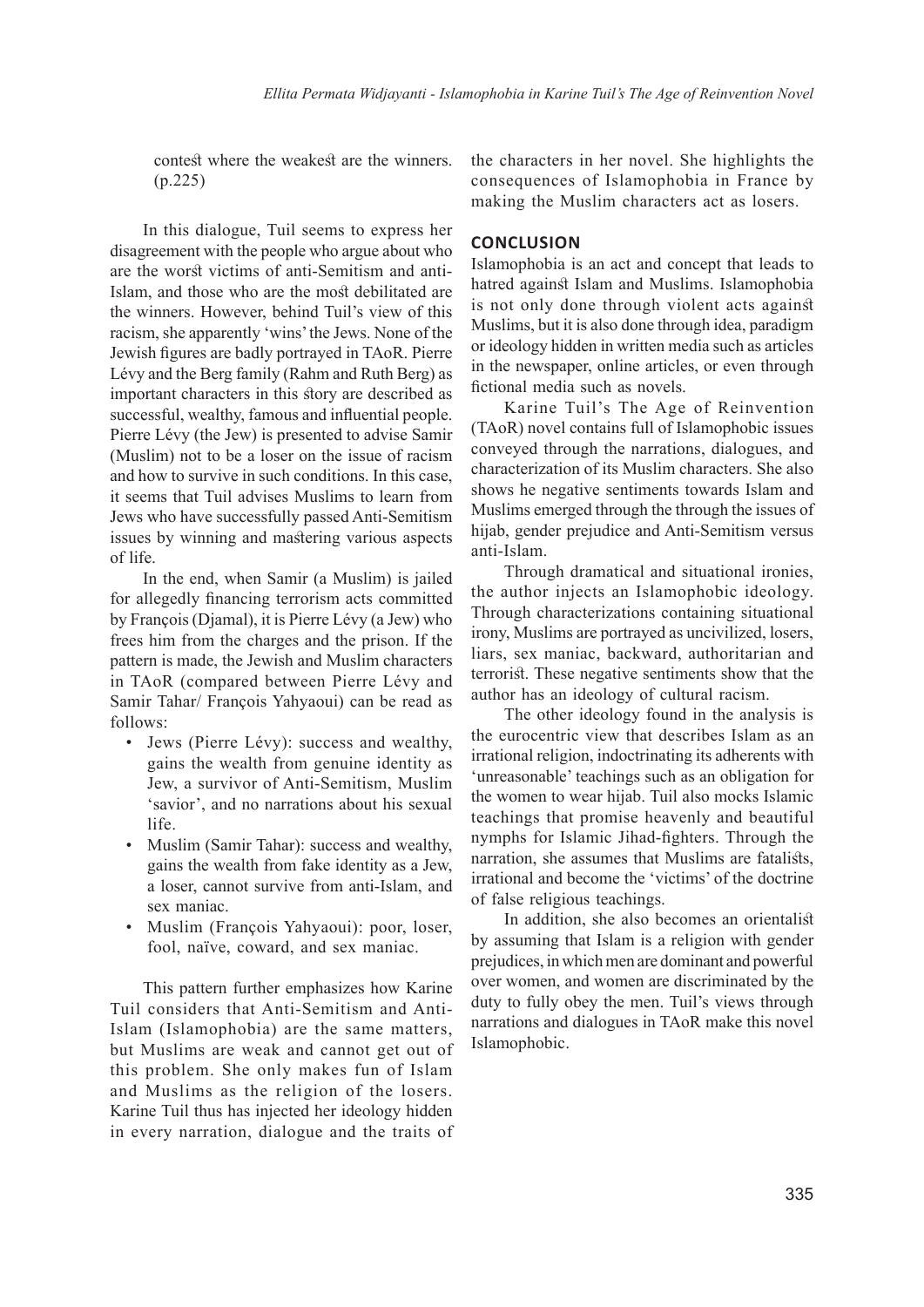### **REFERENCES**

Afshar, Haleh, Myfanwy Franks and Rob Aitken (2006). Feminism, Islampohobia and Identities. *Gender Studies* (05), **148119**. Retrieved from http://journals.sagepub.com/doi/abs/10.1111/ j.1467-9248.2005.00528.x

Allen, Christoper (2010). *Islamophobia.* UK: Ashgate.

- Attardo, Salvatore (2000)*.* Irony as Relevant Inappropriateness*. Journal of Pragmatics 32*, 93-826. Retrieved from *omero.humnet.unipi. it/matdid/372/Attardo\_Irony.pdf*
- Bayrakli, Enes and Farid Hafez (Eds) (2015). *European Islamophobia Report*. Retrieved from *www. islamophobiaeurope.com/reports/2015/en/ EIR\_2015.pdf*
- Colebrook, Claire (2004)*. Irony: the New Critical Idiom*. London, England: Routledge.
- Dews, Shelly et al. (2002). Why Not Say It Directly? The Social Functions of Irony*. Discourse Processes, 19* (3), 347-367. DOI: 10.1080/01638539509544922.
- Garner, Steve and Saher Selod (2014). The Racialization of Muslims: Empirical Studies of Islamophobia. *Critical Sociology,* 1-11. DOI: 10.1177/0896920514531606.
- Gessier, Vincent (2010). Islamophobia: a French Specificity in Europe? *Human Architecture: Jurnal of the Sociology of Self-Knowledge*, *8*  (2), 39-46. Retrieved from http://scholarworks. umb.edu/humanarchitecture/vol8/iss2/6/
- Grosfoguel, Ramon (2012). The Multiple Faces of Islamophobia. *Islamophobia Studies Journal*, *1*(1), 10-32. Retrieved from *https://www.okcir. com/ISJ-FALL2012-Vol1-No1-CRG.pdf.*
- Elver, Hilal (2012). Racializing Islam Before and After 9/11: From Melting Pot to Islamophobia. *A Journal of the University of Iowa College of Law*, 21, 119-174. Retrieved from http://www. academia.edu/11934102/Racialization\_of\_ Islam\_before

and after 9 11 From melting pot to Islamophobia

- Iqbal, Zafar (2010). Understanding Islamophobia: Conceptualizing and Measuring the Construct. *European Journal of Social Sciences*, *13* (4), 574-590. Retrieved from http://www. mediadiscourse.pk/media/Islamophobia\_ published\_paper.pdf
- Joseph, Suad and Benjamin D'harlingue (2012). The Wall Street Journal's Muslims: Representing Islam in American Print News Media.

*Islamophobia Studies Journal*, *1* (1), 133-164.

- Kabgani, Sajjad (2013). Representation of Muslim Women in Non-Islamic Media; A Critical Discourse Analysis Study in Guardian. *International Journal of Women's Research,* 3 (1), 57 - 78. DOI: 10.22059/ijwr.2013.30590.
- Kalmar, Ivan Davidson (2009). Anti-Semitism and Islamophobia: The Formation of a Secret. *Human Architecture: Journal of the Sociology of Self-Knowledge*, *7* (2), 135- 144. Retrieved from https://tspace.library. utoronto.ca/bitstream/1807/.../1/ *antisemitism. islamophobia.pdf*
- Kunst, Jonas R, et al. (2012). Coping with Islamophobia: The effects of Religious Stigma on Muslim Minorities 'Identity Formation. *International Journal of Intercultural Relations, 36*, 518- 532. Retrieved from http://www.academia. edu/2222313/Coping\_with\_Islamo
- phobia The effects of religious stigma on Muslim minorities identity formation
- López, Fernando Bravo (2011). Towards a Definition of Islamophobia: Approximations of the Early Twentieth Century. *Ethnic and Racial Studies, 34* (4), 556-573. DOI: 10.1080/01419870.2010.528440.
- Manqoush, Riyad Abdurahman, Yusof and Hashim (2014). Islamophobic Irony in American Fiction: A Critical Analysis of Lorraine Adams' Harbor and John Updike's Terrorist*. American International Journal of Contemporary Research, 4* (3), 73-80.
- Maranci, Gabriele (2004). Multiculturalism, Islam and the Clash of Civilizations Theory: Rethinking Islamophobia. *Culture and Religion, 5* (1), 105-117. Retrieved from *www.marranci.net/ official...\_/Marranci\_Culture\_and\_Religion\_ Multiculturalism.pdf*
- Muñoz, Gema Martín (2010). Unconscious Islamophobia. *Human Architecture: Jurnal of the Sociology of Self-Knowledge, 8* (2), 21- 28. Retrieved from http://scholarworks.umb. edu/humanarchitecture/vol8/iss2/4/
- Ramberg, Ingrid (2004). *Islamophobia and its consequences on Young People*. Seminar report. Hungary: European Youth Centre Budapest.
- Said, Edward (1977). *Orientalism*. London: Penguin.
- Sayyid, S (2011). Racism and Islamophobia. *MnM Commentary,* (4), 1-4*.* Retrieved from https://